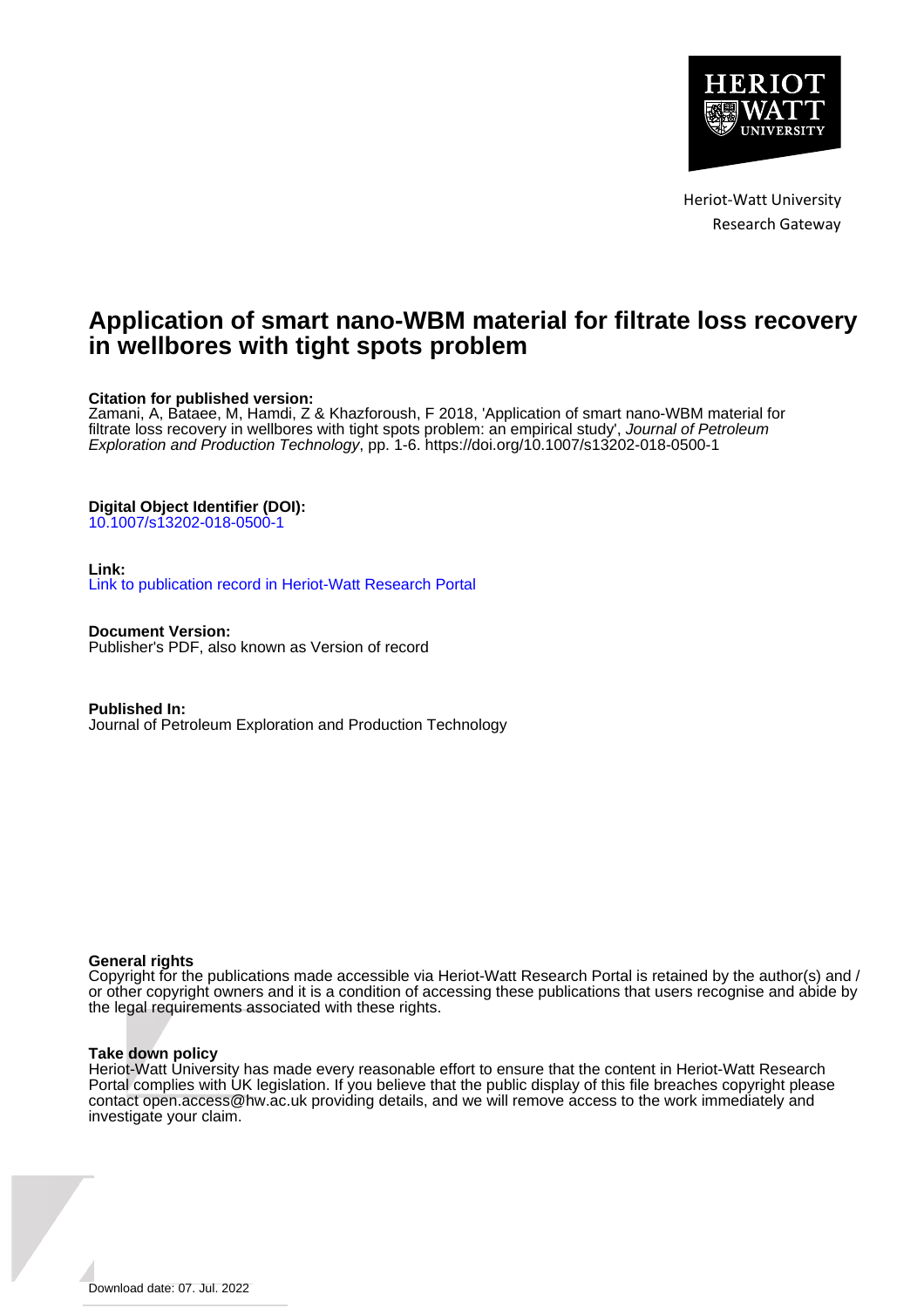**ORIGINAL PAPER - EXPLORATION ENGINEERING**



# **Application of smart nano-WBM material for filtrate loss recovery in wellbores with tight spots problem: an empirical study**

**A. Zamani1 · M. Bataee2 · Z. Hamdi3 · F. Khazforoush1**

Received: 10 September 2017 / Accepted: 4 June 2018 © The Author(s) 2018

### **Abstract**

There is no deep understanding of the application of nanoparticles in water-based muds (WBM). Therefore, such study that helps to enhance the knowledge in the field of well stability using modern methods in an unforgiving industry is very much needed. The nanoparticles accumulate on the wellbore wall and due to their very small sizes, they seal the pores in the mud cake, which plasters the wellbore. This paper focuses on empirical aspects of using nano-bentonite for filter loss control. The current work was applied on a nano-drilling fluid to improve filtration characteristics of drilling fluid in the wellbore. Therefore, nano-bentonite WBM (size between 90 and 100 nm) was introduced as the smart drilling fluid with abilities to overcome the tight spot problem in wellbores, which has been investigated in the paper. Three different drilling fluids were prepared using nano-bentonite clay with the main focus of enhancing those rheological features of the fluid expected to improve the mud characteristics, especially the plastering properties. Low pressure low temperature (LPLT) filter press test has been utilized to calculate the filter loss volume and the viscosity, yield point and gel strength of the understudy samples and the results have been compared. It was found that the filtration loss during the LPLT test was reduced by an overall average of 34% for all of the three samples, resulting in better filtration characteristics.

**Keywords** Drilling · Smart Nano fluid · Nano-WBM · Tight spot · Filtration Loss

# **Introduction**

It is expected that the global oil demand increase in the coming years will be due to a leap in energy demand (Pourafshary and Azimpour et al. [2009;](#page-6-0) Kong and Ohadi [2010\)](#page-6-1). As most of the oil wells around the world are at their maturity

 $\boxtimes$  A. Zamani atefeh.zamani@gmail.com M. Bataee mahmood\_bataee@hotmail.com Z. Hamdi h.zakaria@hw.ac.uk F. Khazforoush f.khazforoush@gmail.com <sup>1</sup> Department of Petroleum Engineering, Universiti Teknologi

- Petronas, Tronoh, Malaysia
- <sup>2</sup> Department of Petroleum Engineering, Asia Pacific University of Technology and Innovation, Kuala Lumpur, Malaysia
- <sup>3</sup> Department of Petroleum Engineering, Heriot Watt University, Putrajaya, Malaysia

phases (Hite et al. [2004](#page-6-2)), the drilling stage is now even of more importance than before to minimize oil waste. As drilling fluid is, however, the most important element in a drilling process advanced well control methods focus on controlling the properties of the drilling fluid which is an advantage over conventional drilling methods. An efficient drilling operation depends mostly on the rheological properties of the drilling fluids (i.e., mud density, plastic viscosity, yield point, gel strength, and filtration loss) to ensure wellbore stability (Sadegh Hassani and Amrollahi et al. [2016](#page-6-3); Sami [2016;](#page-6-4) Aftab and; Ismail et al. [2017](#page-5-0)). The widespread applications of nanotechnology in the energy sector have been widely extended to the oil and gas industry for various purposes including drilling in the recent years (Sabet and Hosseini et al. [2016](#page-6-5)). Nanotechnology is a branch of science which deals with the manipulation of atoms and molecules in a nano scale to produce macro scale matter with unique properties (Serrano and Rus et al. [2009\)](#page-6-6). Some experts have introduced nano-drilling fluids with advanced features as the next generation of drilling fluids that will transform the drilling industry (Evdokimov and Eliseev et al. [2006;](#page-6-7) Amanullah and Al-Tahini [2009](#page-6-8); Rao [2010;](#page-6-9) Li and; Xu et al. [2012](#page-6-10);

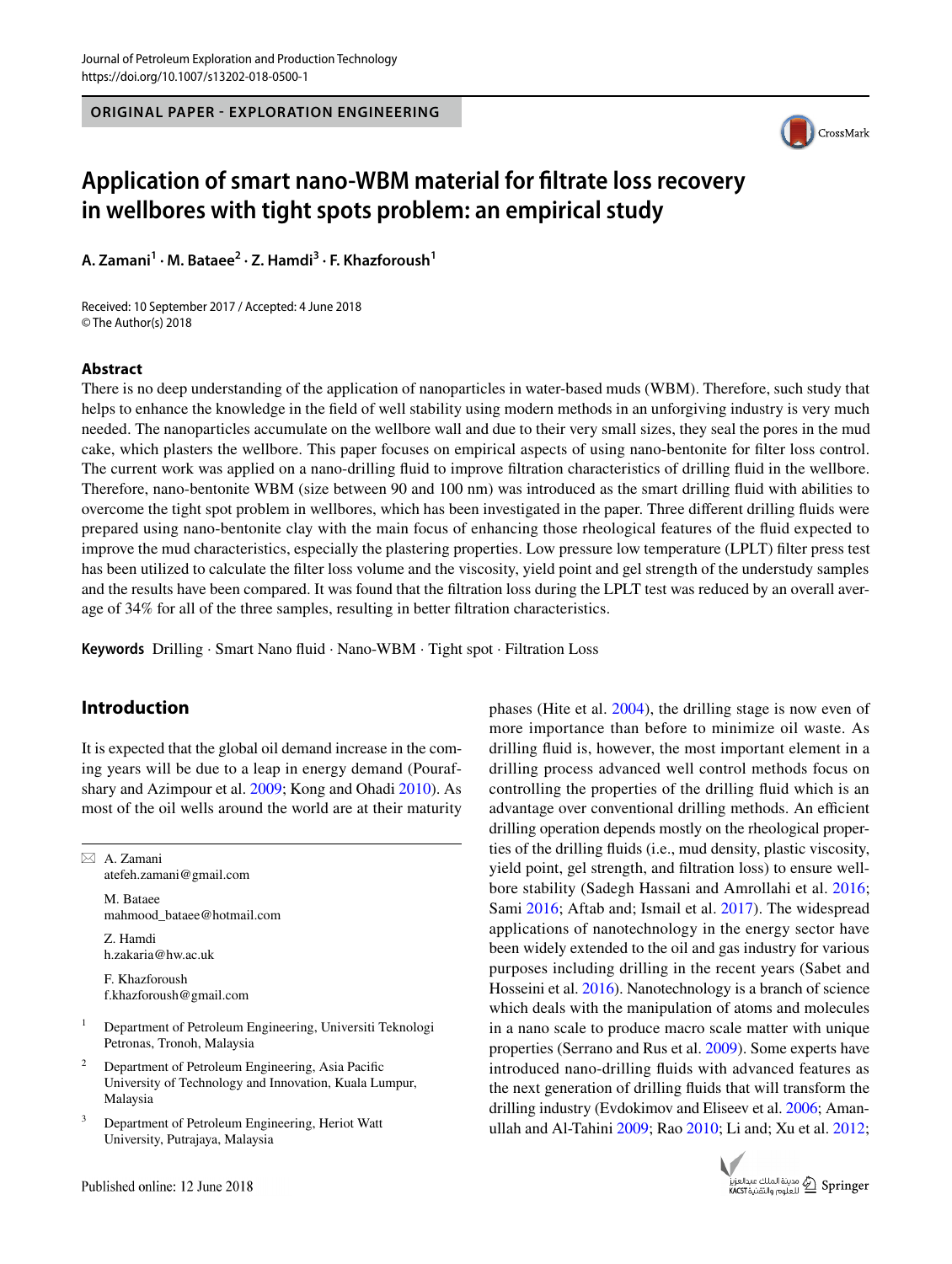William and; Ponmani et al. [2014;](#page-6-11) Al-Yasiri and Al-Sallami [2015\)](#page-5-1). Using nanoparticle drilling fluids, features including friction and wear reduction factor and rheology properties can be altered (Jahns [2014](#page-6-12)). Some of the advantages of nano-based drilling fluids are improving the efficiency of shale stabilization, enhancing mud cake, improving cement, and enhancing anti-corrosion capacity (Amanullah and Al-Tahini [2009;](#page-6-8) Kong and Ohadi [2010](#page-6-1)). Drilling fluid is expensive any loss will increase the corresponding costs, also the loss of drilling fluid in the formation lowers well productivity as skin factor increases (Pourafshary and Azimpour et al. [2009](#page-6-0)). Due to their nano size, the nanoparticles accumulate in the gaps between the larger particles, making lumps that prevent the flow in the matrix (Wilson [2012\)](#page-6-13).

During the drilling operation, formation properties such as formation porosity and permeability control fluid flow in the formation. However, other factors such as the hydrostatic pressure profile produced by the drilling fluid column and the respective fluid pressure around the wellbore are more important variables. Fluid flow is in the direction of high pressure to low pressure, therefore, the main job of the drilling fluid is to maintain the hydrostatic pressure in such a way that it is higher than the formation pressure that prevents a kick and a blowout. Therefore, avoiding formation fluid loss is a better option than remedying treatments to reduce the related risks and costs.

When the drilling fluids penetrate the near wellbore formation, a filter cake forms from the mixture of drilling fluid and the solids particles deposited on the wellbore wall. The thickness of the occurred filter cake affects well performance in various ways including, poor log quality, enhanced torque and drag (Al-Yasiri and Al-Sallami [2015;](#page-5-1) Al-Zubaidi and; Alwasiti et al. [2016](#page-5-2)), stuck pipe (Paiaman and Al-Anazi [2008;](#page-6-14) Al-Yasiri and Al-Sallami [2015](#page-5-1)), formation of tight spots, circulation loss and formation damage (Reed [1989](#page-6-15); Wasan and Nikolov [2003\)](#page-6-16) (Dardir and Ibrahime et al. [2014](#page-6-17)). To minimize excessive filtration loss into the formation and the resulting consequences such as listed above, an effective design with a thinner filter cake and lower permeability is required that is able to prevent invasion of the drilling fluid.

The two main types of drilling fluids are WBM and OBM (Caenn and Darley et al. [2017](#page-6-18)). To prepare the drilling mud, the current industry practice prefers to use macro material fluids referred to as lost circulation materials (LCMs) that offer limited features which increase drilling operation time and consequently costs (Zakaria and Husein et al. [2012](#page-6-19)). Between OBM and WBM common practice is utilizing WBM as it is cheaper and more environmentally friendly (Rodrigues and Lachter et al. [2006](#page-6-20); Sadeghalvaad and Sabbaghi [2015](#page-6-21)) while OBM allowed by the law. However, although more effective, OBM is costly and causes damage to the environment (Akhtarmanesh and Shahrabi et al. [2013](#page-5-3); Abduo and; Dahab et al. [2016](#page-5-4)). Therefore, this study



proposes a newer approach by nanotechnology to replace OBM with nano-WBM drilling fluid. The material used in the current work is smart nano bentonite produced by enhancing the rheological properties of bentonite clay.

# **Drilling fluids**

Drilling fluid also referred to as drilling mud are the fluids used during drilling operation for circulation purposes or during tripping pipe for balancing the formation fluid pressure and the borehole pressure (Schlumberger [1999a](#page-6-22), [b\)](#page-6-23). A successful drilling operation depends on a proper drilling fluid as the most important component of the drilling process (Apaleke and Al-Majed et al. [2012\)](#page-6-24). The overall cost of drilling a well is highly dependent on the total cost of the drilling mud (Zakaria and Husein et al. [2012](#page-6-19)) which in case of deep wells or complex formations is very important. Therefore, ensuring the effectiveness of drilling mud safeguards the efficiency of the drilling program that composes up to 80% of the total drilling expenditures (Shah et al. [2010](#page-6-25)) and onefourth of the total oil exploration (Ragab [2014\)](#page-6-26). The dubbed problems are more visible in the case of high pressure and temperature (HPHT) wells as the rheology changes is more sensitive at higher pressure and temperature (Amani [2012](#page-5-5); Amani and Al-jubouri [2012](#page-5-6); Elochukwu and; Gholami et al. [2017](#page-6-27)). The rheology properties of the drilling fluids can be controlled by appropriate additives.

# **Nanotechnology in energy sector**

Nanotechnology is the science of producing nanomaterials with nano-size particles (e.g. 1 to 100 nanometers) (Cheraghian and Hendraningrat [2016](#page-6-28)). Surface engineering has made nanoparticles easily available to many sciences including but not limited to physics, chemistry, biology, electronics, medicine, chemical engineering, etc.(Rao [2010](#page-6-9)) (Tohver and Chan et al. [2001\)](#page-6-29). It has been used for almost half a century in the oil and gas industry overall (Cocuzza and Pirri et al. [2011](#page-6-30); Li and; Xu et al. [2012](#page-6-10)) including its application to exploration (i.e., to improve sensor sensitivity) and production (i.e., scale inhibitors, nanostructured separators) (Evdokimov and Eliseev et al. [2006](#page-6-7)).

However, only recently the applications of nanotechnology in drilling operations have been proposed for activities such as material for fluid loss control, stabilizing borehole, improving cementing quality, improving well perforation, etc. (Srivatsa and Ziaja [2011](#page-6-31)). Unfortunately, most of those applications have been in research scale as the latest economic situation in the industry has limited their introduction to field application.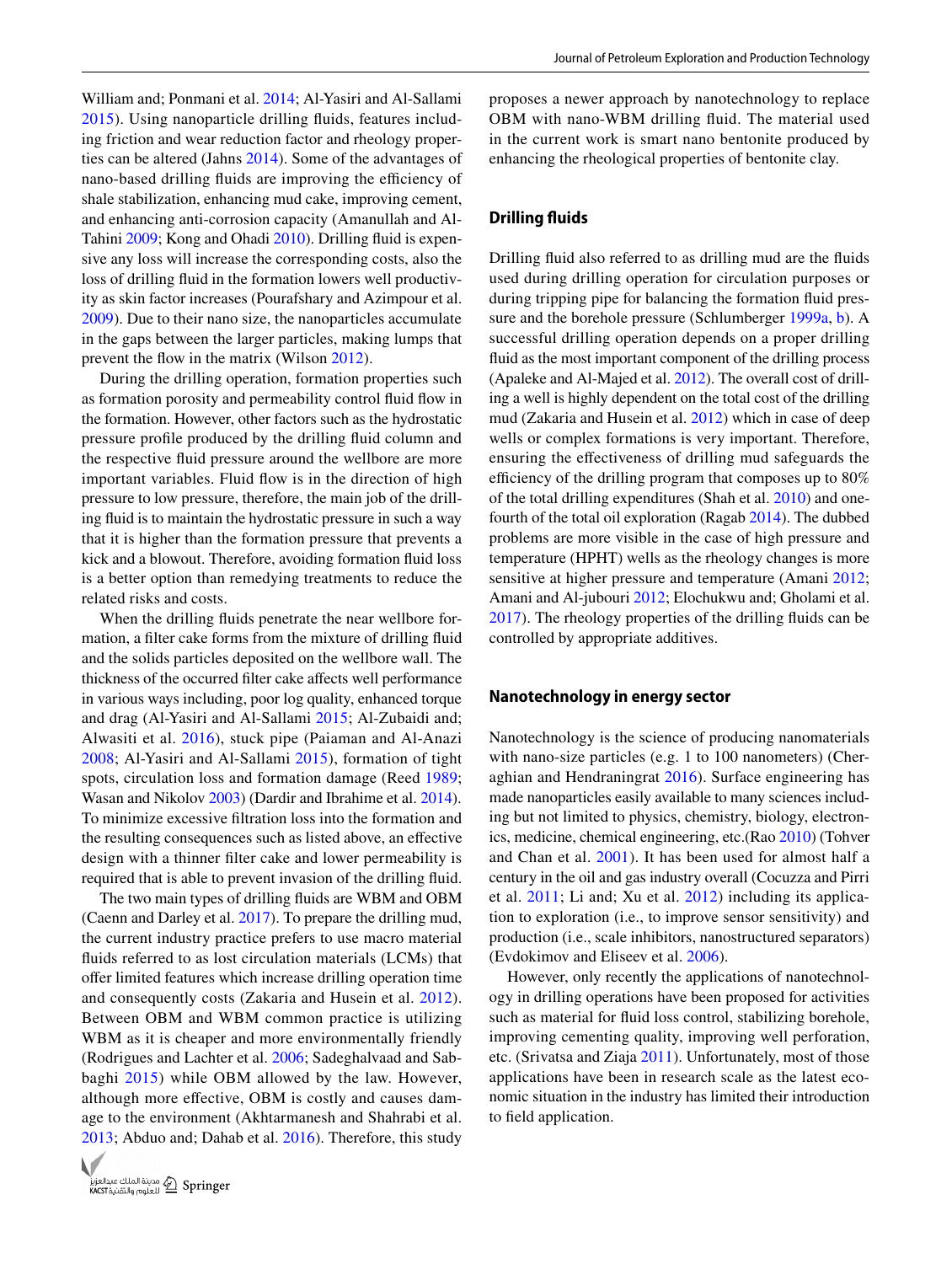#### **Nano drilling fluid**

Nanotechnology has opened new doors for production of products with customized specifications that were previously considered impossible. Nanoparticles not only provide the incentives for synthesizing nano materials but also help reduce manufacturing costs (Dutta and Lawson et al. [2006\)](#page-6-32). Nanotechnology provides a platform for customizing the rheology of the drilling mud as nanoparticles can make the solution more stable, and therefore more efficient (Miranda and Lara et al. [2012\)](#page-6-33). By rearranging the molecules of the drilling mud in nanoscale it is possible to maintain the required fluid size, densities, and viscosities as per requirements for each drilling scenarios. Nano fluids can improve the effectiveness of oil exploration in remote places under complex conditions by providing a better well stability (Cocuzza and Pirri et al. [2011\)](#page-6-30) which reduce the corresponding costs and time, 2 factors that are very important in the drilling process.

#### **Hydrostatic pressure**

Hydrostatic pressure is the pressure exerted by the column of the drilling fluid in the annulus and the drilling string at a given point (Schlumberger [1999a,](#page-6-22) [b\)](#page-6-23). Hydrostatic pressure is a function of the mud weight and the vertical depth and is calculated from the formula below:

Hydrostatic pressure = pressure gradient  $(psi/ft)$  $\times$  true vertical depth (ft)

where:

Pressure gradient (psi/ft) =  $0.052 \times$  weight of mud (PPG)

#### **Wellbore stability**

The stability of the wellbore is the factor that determines the gauge size, shape and integration. Well stability is the result of the drilling mud and the rock interactions (Zhang and Jia et al. [2015](#page-6-34)). To gain well stability water sensitivity should be controlled which can be done by reducing the interface contact between the water phase and the shale to eliminate unwanted interactions (Munshi and Singh et al. [2008;](#page-6-35) McElfresh and; Holcomb et al. [2012\)](#page-6-36).

# **Methodology**

#### **Sample preparation**

The lab experiments were conducted using three samples of WBM with the following mud weights: WBM bentonite

(10 PPG), WBM bentonite (11 PPG) and WBM bentonite (12 PPG). To prepare the mud for each of the samples first bentonite was mixed with water in the multi mixer device and then the right amount of barite was added to it and the final solution was mixed for 10 min. The amount of barite required to increase the fluid density in the experiment was calculated from the following formula for each sample:

Barite = 1470  $\times$   $[(w_2 - w_1)/(35 - w_2)]$ 

where:  $w_1$  = initial mud weight in lb/gal,  $w_2$  = desired mud weight in lb/gal.

The following table summarizes the mixing amount (Table [1\)](#page-3-0).

A density caliper device was used to find the actual density of the base that is found to be 8.7 PPG. In the next stage, a viscometer was used to measure rheology characteristics of the samples including viscosity, yield point, and gel strength.

# **Viscosity**

Viscosity is the indicator of internal the resistance of a fluid to flow. Viscosity is calculated by dividing the shear stress by shear rate. Viscosity is usually reported in centipoise (100 centipoise (cp) = 1 poise).

Viscosity (cp) = 
$$
\frac{\text{shear stress (Dyne.Sec)}}{\text{shear rate (cm}^2)} = \frac{\tau}{\gamma}
$$

#### **Yield point**

Yield point (YP) is defined as the initial resistance of a fluid to flow which is the result of electrochemical interactions between fluid's particles. Yield point values are used to evaluate the capability of a fluid to transport debris out of the annulus, therefore higher readings are preferable. On a viscometer, yield point is calculated from the following formula:

$$
YP = \theta_{300} - PV, PV = (\theta_{600} - \theta_{300})
$$

 $\theta$  being the shear stress reading at speeds 600 RMP and 300RMP from Fann model 35 viscometer tool which is also the industry standard equipment for calculating yield point that is used in this study.

<span id="page-3-0"></span>**Table 1** Sample component mixture amount

| <b>WBM</b> | Bentonite $(g)$ | Barite $(g)$ | Water (ml) |  |  |
|------------|-----------------|--------------|------------|--|--|
| 10 PPG     | 22.6            | 76.44        | 350        |  |  |
| 11 PPG     | 22.6            | 140.87       | 350        |  |  |
| 12 PPG     | 22.6            | 210.90       | 350        |  |  |

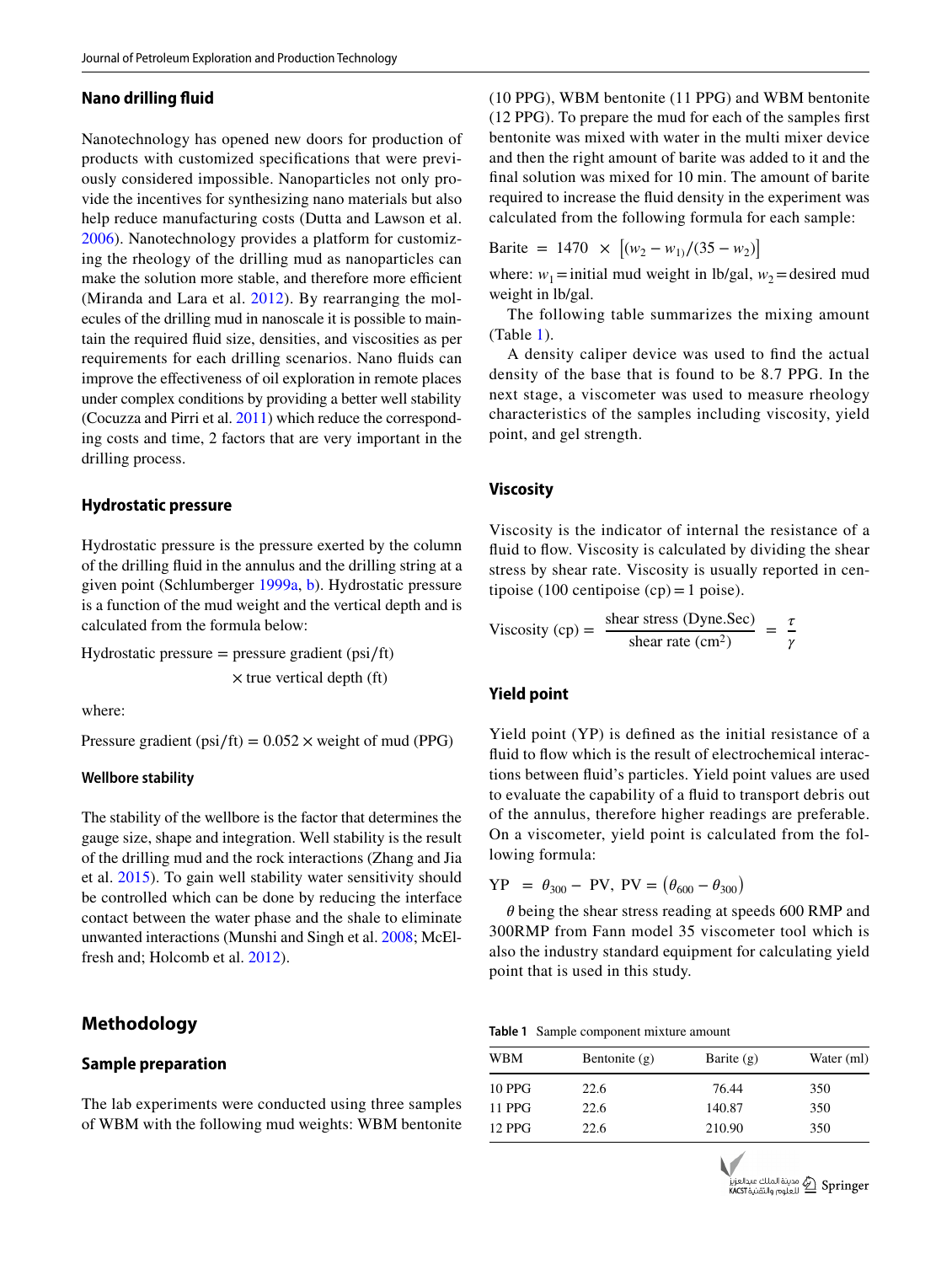# **Plastic viscosity**

In Bingham plastic model plastic viscosity (PV) is the viscosity of a drilling mud under infinite shear rate (e.g., where shear rate is equal to zero).

# **Gel strength**

Gel strength is the indicator of a fluid's ability to suspend drilling debris while the drilling fluid is resting. It is calculated by measuring the shear stress of the mud at low shear rates. Normally gel strength is calculated once after 10 s and once after 10 min while drilling fluid is in static conditions. A high difference between gel strength values at the intervals shows an unstable structure buildup, therefore, lower differences are preferred.

The results of rheology features of the understudy gels are reported in Table [2](#page-4-0) as per below:

The next stage is to conduct the LPLT filter press test. The filtration loss volume is calculated in 1 min intervals for all the 3 nano mud samples as well as for the base mud. The results are summarized in the following table (Table [3](#page-4-1)).

#### <span id="page-4-0"></span>**Table 2** Mud characteristic

|                   |              | 8.7        |            |            |                   | <b>Trend</b> |
|-------------------|--------------|------------|------------|------------|-------------------|--------------|
|                   |              | <b>PPG</b> |            |            |                   |              |
| <b>Parameters</b> |              | <b>MUD</b> | 10 PPG MUD | 11 PPG MUD | <b>12 PPG MUD</b> |              |
|                   | 0600         | 27         | 28         | 33         | 38                | Increase     |
| Rotor reading     | $\theta$ 300 | 19         | 20         | 22         | 26                | Increase     |
| Viscosity (cp)    |              |            | 8          | 11         | 12                | Increase     |
| Yield point (YP)  |              | 12         | 12         | 11         | 14                |              |
|                   | 10 seconds   | 11         | 13         | 15         | 16                | Increase     |
| Gel strength      | 10 minutes   | 24         | 29         | 31         | 39                | Increase     |

<span id="page-4-1"></span>**Table 3** Filtration loss result from LPLT press test

| Time (Minutes)           |                     | Filtration Loss (ml) |                                 |                               |                              |                                 |                               | Average                      |                      |
|--------------------------|---------------------|----------------------|---------------------------------|-------------------------------|------------------------------|---------------------------------|-------------------------------|------------------------------|----------------------|
|                          | 10PPG<br>Normal MUD | 10PPG<br>Nano-WBM    | Average<br>difference<br>$(\%)$ | 11PPG<br>normal<br><b>MUD</b> | 11PPG<br>Nano-<br><b>WBM</b> | Average<br>difference<br>$(\%)$ | 12PPG<br>normal<br><b>MUD</b> | 12PPG<br>Nano-<br><b>WBM</b> | difference<br>$(\%)$ |
|                          | 4.2                 | 3                    | 40                              | 2.4                           | 2                            | 20                              | 4.8                           | 3.6                          | 33.3                 |
| 1                        | 6.4                 | 4.8                  | 33.3                            |                               | 3.2                          | 18.75                           | 7.5                           |                              | 33.9                 |
| $\overline{c}$           |                     |                      |                                 | 3.8                           |                              |                                 |                               | 5.6                          |                      |
| 3                        | 8.1                 | 6.2                  | 30.6                            | 5.4                           | 4.4                          | 22.7                            | 9.2                           | 6.8                          | 35.3                 |
| 4                        | 9.2                 | 6.8                  | 35.3                            | 7.3                           | 5.4                          | 35.2                            | 11                            | 8                            | 37.5                 |
| 5                        | 10.3                | 7.6                  | 35.5                            | 8.6                           | 6.4                          | 34.4                            | 12.15                         | 9                            | 35                   |
| 6                        | 11.4                | 8.4                  | 35.7                            | 9.2                           | 7.2                          | 27.7                            | 13.2                          | 9.8                          | 34.7                 |
| 7                        | 12.3                | 9.2                  | 33.7                            | 10.1                          | 8                            | 26.25                           | 14.2                          | 10.6                         | 34.0                 |
| 8                        | 13.9                | 9.9                  | 40.4                            | 10.5                          | 8.8                          | 19.3                            | 15.6                          | 11.6                         | 34.4                 |
| 9                        | 14.4                | 10.4                 | 38.4                            | 11.1                          | 9.5                          | 16.8                            | 16.8                          | 12.4                         | 35.4                 |
| 10                       | 14.8                | 10.9                 | 35.7                            | 11.9                          | 10.2                         | 16.7                            | 17.5                          | 13                           | 34.6                 |
| 11                       | 16.4                | 11.5                 | 42.6                            | 12.4                          | 11.1                         | 11.7                            | 18.2                          | 13.6                         | 33.8                 |
| 12                       | 17.6                | 12.4                 | 41.9                            | 15.5                          | 11.6                         | 33.6                            | 19.2                          | 14                           | 37.1                 |
| 13                       | 18.6                | 13.1                 | 41.9                            | 16.9                          | 12.1                         | 39.6                            | 19.8                          | 14.6                         | 35.6                 |
| 14                       | 19.6                | 13.8                 | 42.0                            | 17.8                          | 12.6                         | 41.2                            | 20.6                          | 15.3                         | 34.6                 |
| 15                       | 20                  | 14.4                 | 38.9                            | 20.2                          | 13.3                         | 51.8                            | 21.6                          | 16                           | 35                   |
| 16                       | 20.2                | 14.8                 | 36.4                            | 19.7                          | 13.9                         | 42                              | 22.5                          | 16.4                         | 37.2                 |
| 17                       | 20.8                | 15.2                 | 36.8                            | 20.3                          | 14.3                         | 42                              | 23.2                          | 16.9                         | 37.37                |
| 18                       | 21.2                | 16                   | 32.5                            | 20.874                        | 14.7                         | 42                              | 23.5                          | 17.3                         | 35.8                 |
| 19                       | 23.4                | 16.3                 | 43.5                            | 21.442                        | 15.1                         | 42                              | 24.2                          | 17.7                         | 36.7                 |
| 20                       | 23.8                | 16.6                 | 43.3                            | 21.868                        | 15.4                         | 42                              | 24.5                          | 18                           | 36.1                 |
| total average difference |                     |                      | 37.9                            |                               |                              | 31.3                            |                               |                              | 35.3                 |

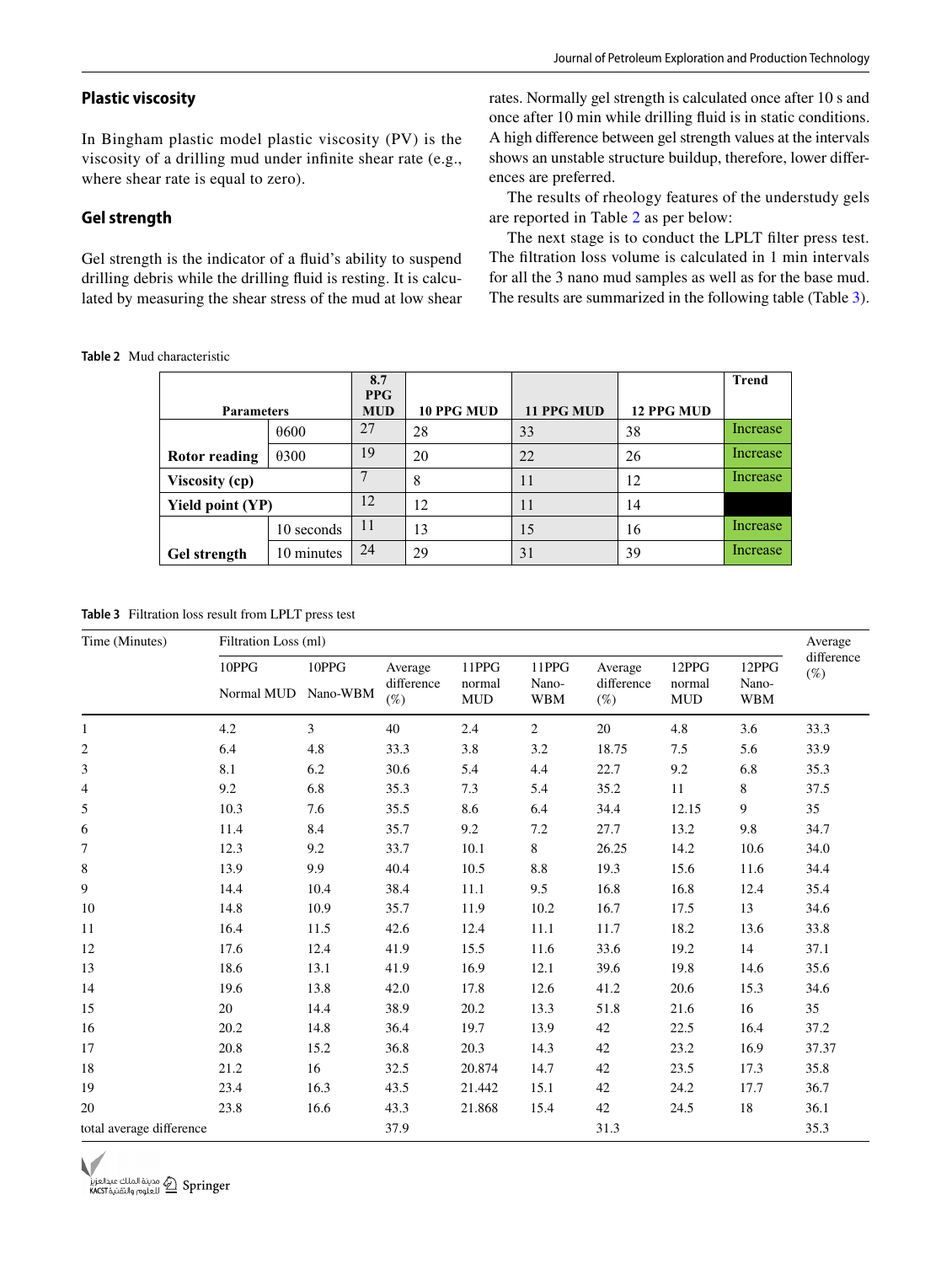

<span id="page-5-7"></span>**Fig. 1** Gel strength profile of base mud vs smart nano-WBM

# **Discussion**

While OBM has been the standard drilling mud practice in the past, the high costs and environmental damages of OBM are inevitable. On the other hand, one of the main constraints of WBM is its water sensitivity that is problematic especially in case of complex formations. Therefore, a need for innovation in the field of drilling engineering is felt. In this study, nano bentonite which is referred to here as smart nano-WBM is introduced as a possible solution to overcome the problems caused by both OBM and WBM. The results of LPLT press test were compared for both WBM and smart nano-WBM. As it is obvious from Table [2](#page-4-0) in the 20-min test window the filtration loss for 10 PPG, 11 PPG and 12 PPG muds using nano bentonite is reduced by 38, 31 and 35% in order. The nano particles have the tendency to accumulate on the wellbore wall and due to their very small size, the particles seal the pores in the mud cake which can be translated as the plastering effect. While smart nano-WBM has improved the gel strength of the nano samples in comparison with the original mud, there is not a clear trend for viscosity or yield. The high yield point of the smart nano-WBM samples is the indicator of a good dynamic suspension of the drilling debris, and therefore efficient cleaning. The results of gel strength test (Fig. [1\)](#page-5-7) shows a small difference between the 10-s gel and the 10-min gel for the understudy nano bentonite samples that indicates a stable structure buildup which is also an indicator of lower chances of hole failure during higher pressures.

# **Conclusion**

The final outcome shows that using nano-particles filtration loss during the LPLT test was reduced by an overall average of 34% for all of the understudy samples. It seems that there is no special pattern for the relationship between the smart nano-WBM density and the filtration loss, however, there is a positive relationship between the filtration loss and the time in both normal and smart WBM. In all the cases as time goes on filtration loss using the smart nano-WBM is reduced. Therefore, bentonite nanoparticles increase the plastering effect of the drilling fluid in the wellbore as the results show a promising filtration loss effect. This will cause more stability in the well and is saving both time and money. Also according to the mud test using smart nano-WBM improves efficient cleaning.

# **Future work and suggestion**

During the drilling process, up to 75% of the formation is composed of shale which is the cause of almost 90% of borehole problems due to the instability of the formation. WBM is not the best option for drilling in shale due to problems such as swelling, whereas OBM is an expensive option. More investigation is required on the application of nanoparticles on filter cakes in the field, which could be an idea for further advancements in this nanofluids field.

**Open Access** This article is distributed under the terms of the Creative Commons Attribution 4.0 International License ([http://creativeco](http://creativecommons.org/licenses/by/4.0/) [mmons.org/licenses/by/4.0/](http://creativecommons.org/licenses/by/4.0/)), which permits unrestricted use, distribution, and reproduction in any medium, provided you give appropriate credit to the original author(s) and the source, provide a link to the Creative Commons license, and indicate if changes were made.

# **References**

- <span id="page-5-4"></span>Abduo MI, Dahab AS, Abuseda H, AbdulAziz AM, Elhossieny MS (2016) Comparative study of using water-based mud containing multiwall carbon nanotubes versus oil-based mud in HPHT fields. Egypt J Pet 25(4):459–464
- <span id="page-5-0"></span>Aftab A, Ismail AR, Ibupoto ZH (2017) Enhancing the rheological properties and shale inhibition behavior of water-based mud using nanosilica, multi-walled carbon nanotube, and graphene nanoplatelet. Egypt J Pet 26(2):291–299
- <span id="page-5-3"></span>Akhtarmanesh S, Shahrabi MJA, Atashnezhad A (2013) Improvement of wellbore stability in shale using nanoparticles. J Petrol Sci Eng 112:290–295
- <span id="page-5-1"></span>Al-Yasiri MS, Al-Sallami WT (2015) "How the drilling fluids can be made more efficient by using nanomaterials. Am J Nano Res Appl 3(3):41–45
- <span id="page-5-2"></span>Al-Zubaidi NS, Alwasiti AA, Mahmood D (2017) A comparison of nano bentonite and some nano chemical additives to improve drilling fluid using local clay and commercial bentonites. Egypt J Pet 26:811–818
- <span id="page-5-5"></span>Amani M (2012) The rheological properties of oil-based mud under high pressure and high temperature conditions. Adv Pet Explor Dev 3(2):21–30
- <span id="page-5-6"></span>Amani M, Al-jubouri MJ (2012) An experimental investigation of the the effects of ultra high pressures and temperatures on the rheological properties of water-based drilling fluids. Society of Petroleum Engineers, Richardson